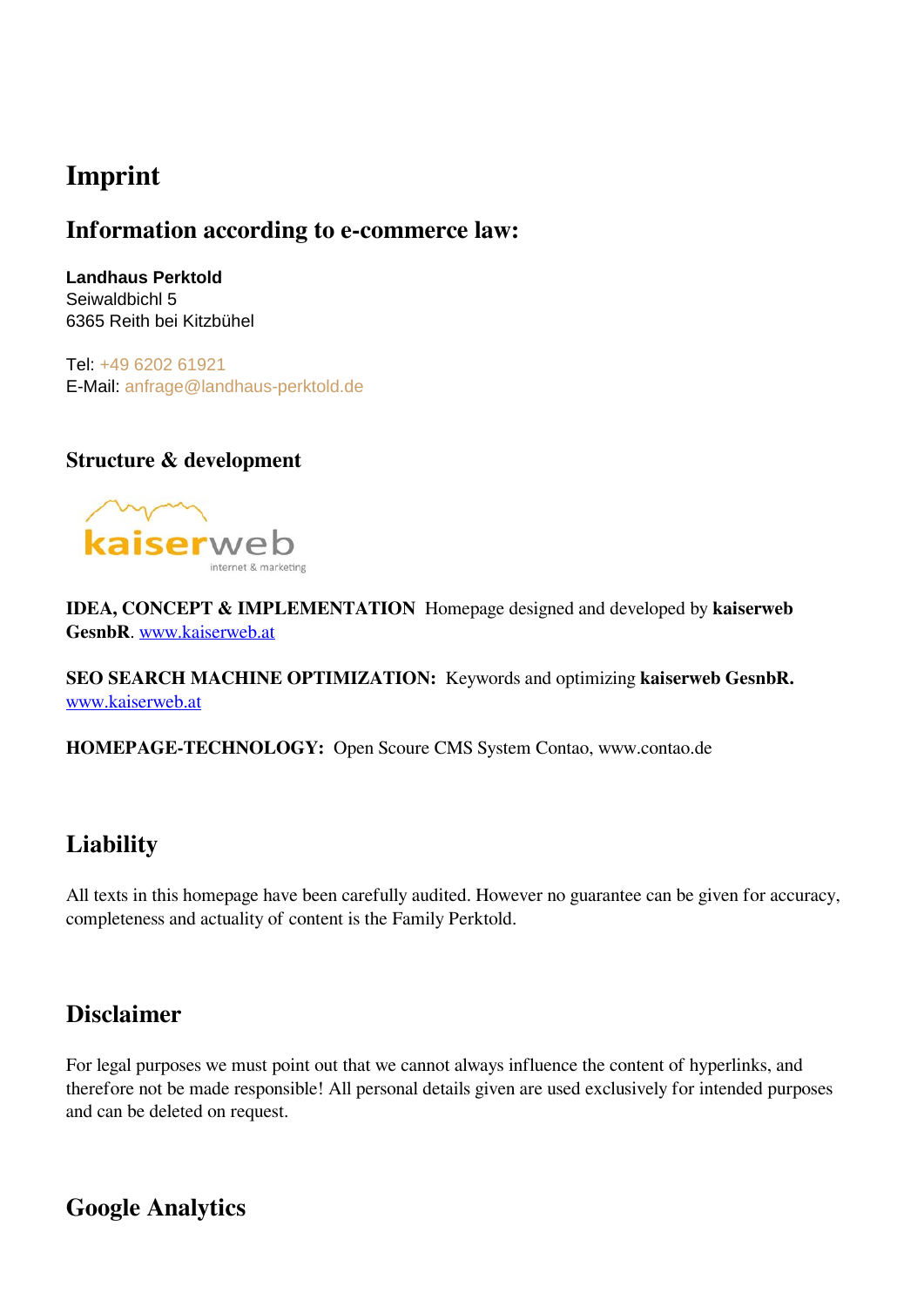This website uses Google Analytics, a web analytics service provided by Google, Inc. (Ӈoogleө. Google Analytics uses ӣookiesӬ which are text files placed on your computer, to help the website analyse how users use the site. The information generated by the cookie about your use of the website (including your IP address) will be transmitted to and stored by Google on servers in the United States. Google will use this information for the purpose of evaluating your use of the website, compiling reports on website activity for website operators and providing other services relating to website activity and internet usage. Google may also transfer this information to third parties where required to do so by law, or where such third parties process the information on Google's behalf. Google will not associate your IP address with any other data held by Google. You may refuse the use of cookies by selecting the appropriate settings on your browser, however please note that if you do this you may not be able to use the full functionality of this website. By using this website, you consent to the processing of data about you by Google in the manner and for the purposes set out above.

Furthermore you can prevent the data generated by the cookie and related to your use of the website (including your IP address) from being captured and processed by Google by downloading and installing the browser plug-in provided in the following link: http://tools.google.com/dlpage/gaoptout?hl=de

### **Hotjar**

This website uses Hotjar web analytics service (http://www.hotjar.com). Hotjar may record mouse clicks, mouse movements and scrolling activity. Hotjar collects information regarding pages visited, actions which are taken, country, device used, operating system, and browser used. Hotjar does not collect personally identifiable

information (PII) that you do not voluntarily enter in this website. Hotjar does not track your browsing habits across web sites which do not use Hotjar services. More information about Hotjar is available here: https://www.hotjar.com/privacy.

### **Use of Cookies**

We use cookies on various pages in order to make our website more attractive to visitors and to enable the use of certain functions. Cookies are small text files that are saved on your computer. Some of the cookies we use are automatically deleted after a browser session, i.e. after closing your browser (so-called session cookies). Other cookies remain stored on your computer and allow us to re-identify your browser when you log on again (persistent cookies). You can set the browser such that your computer informs you of relevant cookies and you can decide in each individual case if you accept cookies or accept them only in certain cases or refuse them in general. If you do not accept cookies, some features of the website may not function fully.

### **Information on online dispute resolution**

Consumers have the opportunity to submit complaints to the EU's online dispute resolution form: http://ec.europa.eu/odr. You can also address any complaints to the above e-mail address.